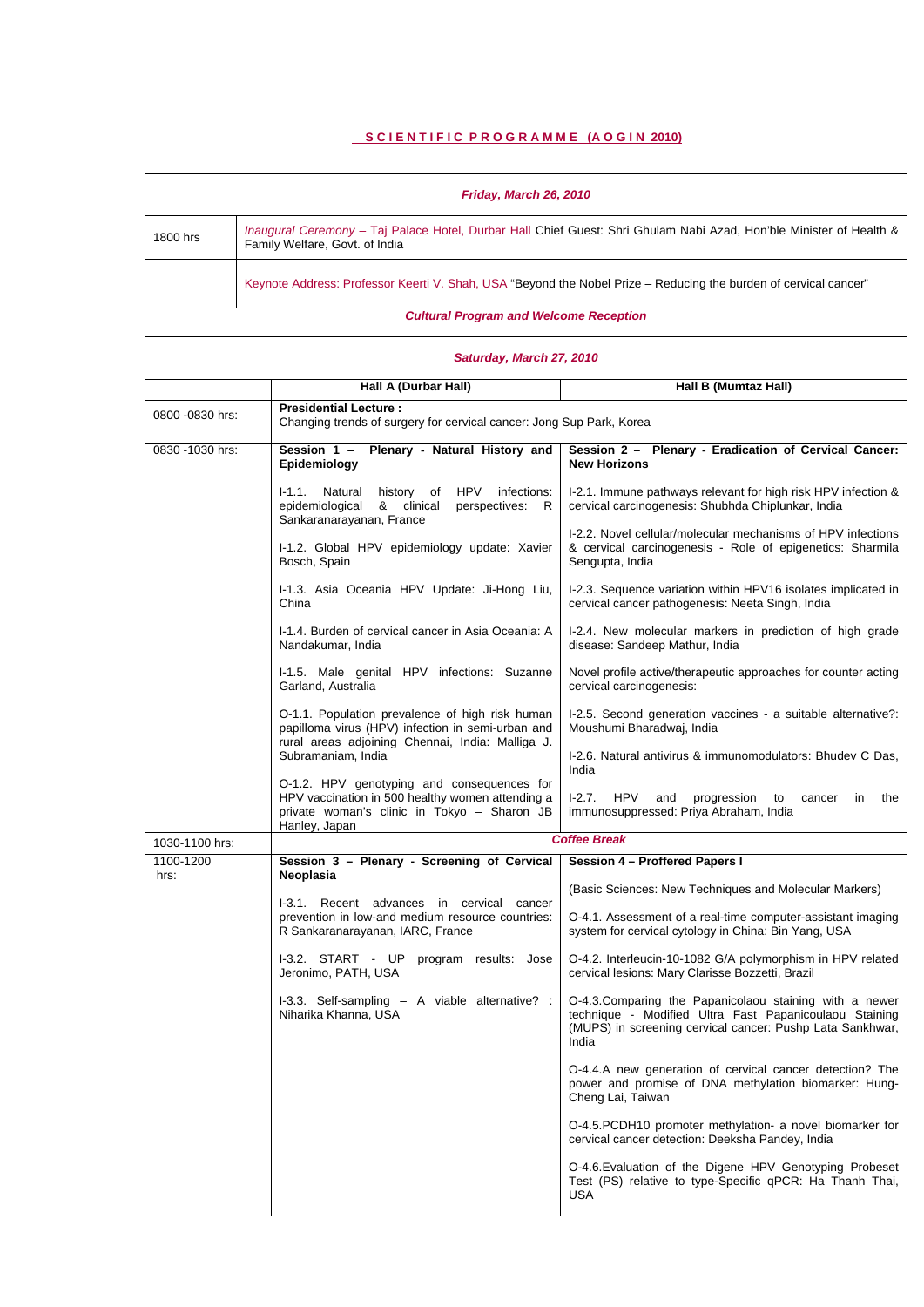| 1200-1300 hrs:   | Session 5 - Plenary - Management of Cervical<br>Neoplasia                                                                            | Session 6 - Proffered Papers II<br>(HPV Prophylactic Vaccines: Basic and clinical, aspects)                                                                                                                |  |
|------------------|--------------------------------------------------------------------------------------------------------------------------------------|------------------------------------------------------------------------------------------------------------------------------------------------------------------------------------------------------------|--|
|                  | I-5.1. HPV positive test: What do you do?: Efren<br>Domingo, Philippines                                                             | O-6.1. Baseline characteristics of women in Asia-Pacific<br>region vaccinated with AS04-adjuvanted HPV-16/18 vaccine<br>in the phase III PATRICIA trial: Unnop Jaisamrarn, Thailand                        |  |
|                  | I-5.2. CIN management options & post-treatment<br>follow-up: Patrick Walker, UK<br>I-5.3. Long term complications of cryotherapy and | O-6.2. Sustained immunogenicity and efficacy of HPV-16/18-<br>adjuvanted vaccine up to 7.3 years: Cecilia Maria Roteli-<br>Martins, Brazil                                                                 |  |
|                  | LEEP: Quek Swee Chong, Singapore                                                                                                     | O-6.3. Long-term persistence of immune response to HPV-<br>16/18 AS04-adjuvanted cervical cancer vaccine in women<br>aged 15-55 years: Tino F. Schwarz, Germany                                            |  |
|                  |                                                                                                                                      | O-6.4. Update on quadrivalent human papillomavirus [HPV]<br>6/11/16/18 vaccine clinical trial efficacy results: Suzanne<br>Garland, Australia                                                              |  |
|                  |                                                                                                                                      | O-6.5. Quadrivalent HPV (types 6/11/16/18) vaccine: End-of-<br>study efficacy against HPV6/11/16/18-related persistent<br>infection and disease in women aged 24 to 45: Ricardo<br>Manalastas, Philippines |  |
|                  |                                                                                                                                      | O-6.6. Monitoring HPV vaccination: The National HPV<br>Vaccination Program Register, Australia: Dorota M Gertig,<br>Australia                                                                              |  |
| 1300-1400 hrs:   |                                                                                                                                      | <b>Lunch Break</b>                                                                                                                                                                                         |  |
| 1400 -1500 hrs:  | <b>GSK Sponsored Post-Luncheon Symposium</b>                                                                                         |                                                                                                                                                                                                            |  |
| 1500 - 1530 hrs: | <b>Coffee Break</b>                                                                                                                  |                                                                                                                                                                                                            |  |
| 1530 - 1700 hrs: | Session 7 -<br>Plenary - Cancer Treatment<br><b>Updates</b>                                                                          | Session 8 - IARC Symposium - Promising Strategies for<br><b>Cervical Cancer Programs in Low Resource Countries</b>                                                                                         |  |
|                  | I-7.1. Management of early stage cervical cancer -<br>Outcomes of surgery and radiotherapy: Lynette<br>Denny, South Africa           | I-8.1. Bangladesh VIA-based program: Ashrafun Nessa,<br>Bangladesh                                                                                                                                         |  |
|                  | I-7.2. Surgical Management of FIGO IB2 and IIB<br>Cervical Cancer: Shingo Fujii, Japan                                               | I-8.2. The China experience on introducing population-based<br>cervical cancer screening : You Lin Qiao, China                                                                                             |  |
|                  | I-7.3. Minimally Invasive Surgery in Gynaecologic                                                                                    | I-8.3. Results from India: Sharmila Pimple, India                                                                                                                                                          |  |
|                  | Oncology: Alka Kriplani, India                                                                                                       | I-8.4. Thailand Screen-and-Treat Program:<br>Wachera<br>Eamratsameekool, Thailand                                                                                                                          |  |
|                  | I-7.4. The place of chemotherapy in cervical<br>cancer: Lalit Kumar, India                                                           | O-8.1. Using best practices for advocacy to strengthen a<br>cervical cancer prevention program in the Philippines                                                                                          |  |
|                  | I-7.5. Novel therapies for cervical cancer: TY Chu,<br>Taiwan                                                                        | Cecilia Llave, Philippines<br>O-8.2. Initial experience with HPV vaccine in Nepal: Veena                                                                                                                   |  |
|                  |                                                                                                                                      | Shrivastava, Nepal                                                                                                                                                                                         |  |
| 1900 - 2200      | <b>Conference Banquet</b>                                                                                                            |                                                                                                                                                                                                            |  |
|                  |                                                                                                                                      |                                                                                                                                                                                                            |  |

|           | Hall A (Durbar Hall)                                                                                                     | Hall B (Mumtaz Hall)                                                                                                                                                                                                      |
|-----------|--------------------------------------------------------------------------------------------------------------------------|---------------------------------------------------------------------------------------------------------------------------------------------------------------------------------------------------------------------------|
| 0800-0900 | Session 9 - Plenary - STIs and Neoplastic                                                                                | Session 10 - Proffered Papers III                                                                                                                                                                                         |
| hrs:      | Diseases in the Lower Genital Tract                                                                                      | (Cervical Screening and Colposcopy)                                                                                                                                                                                       |
|           | I-9.1. The Role of HPV in VIN & VAIN: Xavier<br>Bosch, Spain<br>1-9.2. HPV and HIV infections: Isabelle Heard.<br>France | O-10.1. Determinants of visual inspection of the cervix<br>after acetic acid application (VIA) positivity in cervical<br>cancer screening of women in a peri-urban area in<br>Andhra Pradesh, India: Kalpana Betha, India |
|           | I-9.3. Syndromic management of STI's - The flip<br>side: Neena Khanna, India                                             | O-10.2. VIA-VILI as routine gynecologic examination?<br>Shalini Rajaram, India                                                                                                                                            |
|           | 1-9.4. Treatment of Genital Warts - Efficacy &<br>Limitations: Christopher Fairley, Australia                            | O-10.3. How to overcome the problem of unsatisfactory<br>colposcopy? Vijay Zutshi, India                                                                                                                                  |
|           |                                                                                                                          | O-10.4. Diagnostic accuracy of human papillomavirus<br>testing in primary cervical screening: a pooled analysis                                                                                                           |

#### *Sunday, March 28, 2010*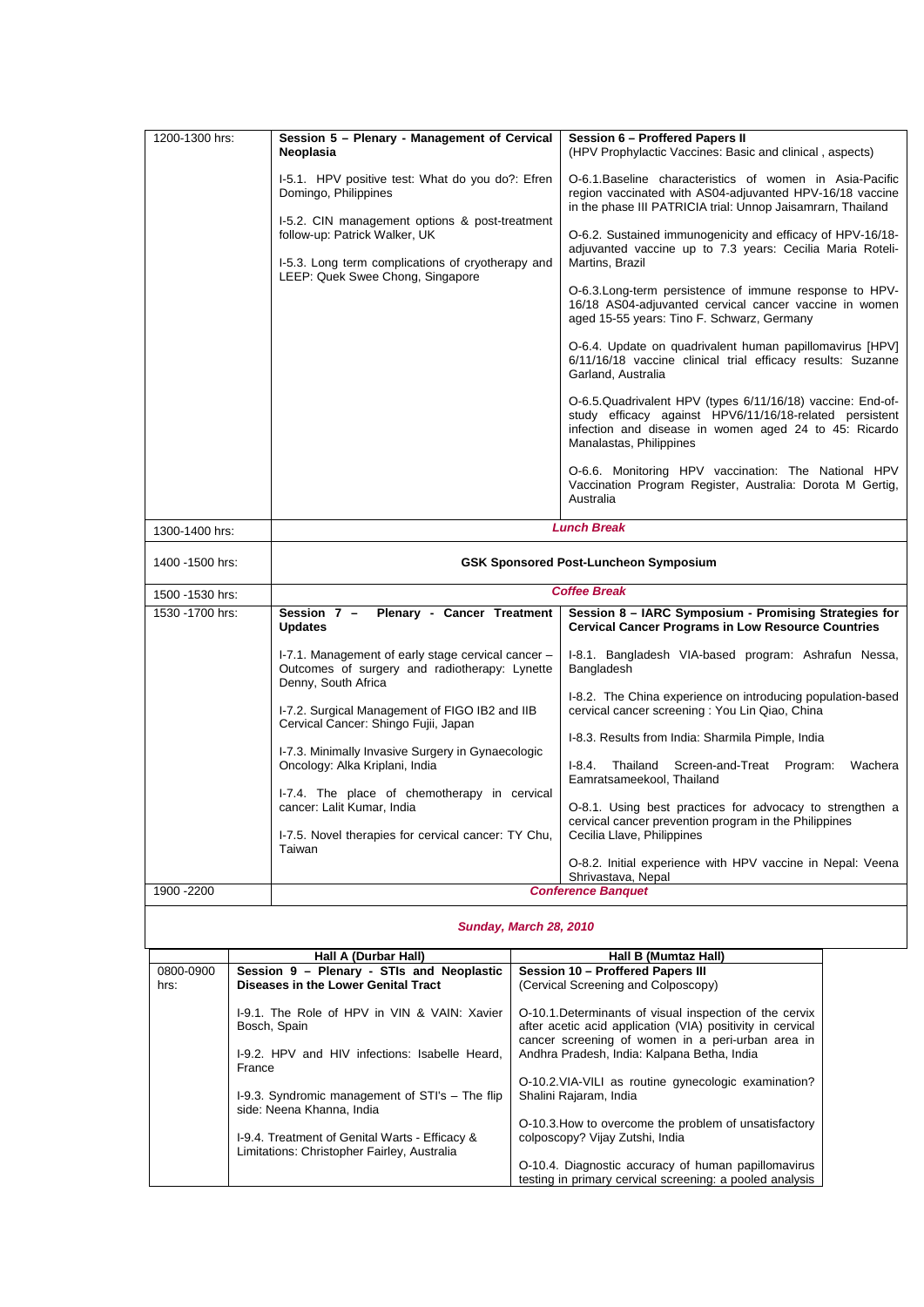|                   |                                                                                                                                                                    | of 18 population-based studies from China: Fang-Hui<br>Zhao, China                                                                                                              |  |  |
|-------------------|--------------------------------------------------------------------------------------------------------------------------------------------------------------------|---------------------------------------------------------------------------------------------------------------------------------------------------------------------------------|--|--|
|                   |                                                                                                                                                                    | O-10.5. Evaluation Of The Cervista HPV Assay And<br>Mass Spectroscopy For High-Risk HPV Compared To<br>Hc-II ?" From The Shenccast II Trial: Hui Du, China                      |  |  |
|                   |                                                                                                                                                                    | O-10.6. Evaluation of the Cervista HPV assay and<br>Liquid Based Cytology using the Thinprep Integrated<br>Imager?" From the ShenCCAST II Trial: Jerome Leslie<br>Belinson, USA |  |  |
| 0900-0930         | Session 11 - Late Breaker Presentations                                                                                                                            | Session 12 - Proffered Papers IV                                                                                                                                                |  |  |
| hrs:              | O-11.1. A CAREHPV™ Reflex Test To Triage                                                                                                                           | (Advocacy and Education)                                                                                                                                                        |  |  |
|                   | HPV+ women In economically constrained<br>community screening programs: Paul S. Eder,<br><b>USA</b>                                                                | O-12.1. Assessment of the subject recruitment systems<br>adopted in a beneficial Cervical Cancer Screening Trial<br>(ShenCCAST II): Yun Chen, China                             |  |  |
|                   | O-11.2. Efficacy, immunogenicity and safety of<br>HPV-16/18 AS04<br>adjuvanted<br>vaccine<br>in<br>Japanese women: Final analysis at month 24:<br>Ryo Konno, Japan | O-12.2.It's a logistical nightmare! Recommendations<br>for optimizing HPV school-based vaccination from<br>Australia: Susan Rachel Skinner, Australia                           |  |  |
|                   | O-11.3. Impact of a quadrivalent HPV 6/11/16/18<br>vaccine in women who have undergone definitive<br>therapy: Suzanne Garland, Australia                           | O-12.3. Healthy women project organized population<br>based screening: Lakhbir Dhaliwal, India                                                                                  |  |  |
|                   |                                                                                                                                                                    |                                                                                                                                                                                 |  |  |
| 0930-1030<br>hrs: | Session 13 - Plenary - New issues on HPV<br><b>Vaccination</b>                                                                                                     | Session 14 - Proffered Papers V<br>(Cervical Screening and Management of CIN)                                                                                                   |  |  |
|                   | I-13.1. Current evidence from prophylactic<br>vaccines - Are we confused?: $E$ H Tay,<br>Singapore                                                                 | O-14.1. Shenzhen Cervical Cancer Screening Study I<br>(ShenCCAST I): Ruifang Wu, China                                                                                          |  |  |
|                   | I-13.2. Vaccination for older women - Evidence<br>and practice: Jeffrey Tan, Australia                                                                             | O-14.2. Evaluation of the POI/NIH cervico-vaginal self-<br>sampler for HPV- from the Shenccast II trial: Jerome<br>Leslie Belinson, USA                                         |  |  |
|                   | I-13.3. Therapeutic vaccines - Current status: Ian<br>Frazer, Australia                                                                                            | O-14.3. Trend of management of high grade CIN in a<br>colposcopy clinic of Bangladesh: Ashrafun Nessa,<br>Bangladesh                                                            |  |  |
|                   |                                                                                                                                                                    | O-14.4. Correlation of Human Papillomavirus DNA<br>testing with residual disease in treated cases of<br>Cervical Intraepithelial Neoplasia: Sunita Agarwal,<br>India            |  |  |
|                   |                                                                                                                                                                    | O-14.5. Evaluation of the conservative treatment effect<br>of microinvasive cervical cancer by LLETZ: Tang<br>Huiru, China                                                      |  |  |
|                   |                                                                                                                                                                    | O-14.6. Lessons from success and failure from cervical<br>cancer screening in Japan: Ryo Konno, Japan                                                                           |  |  |
| 1030-1100         |                                                                                                                                                                    | <b>Coffee Break</b>                                                                                                                                                             |  |  |
| hrs:              |                                                                                                                                                                    |                                                                                                                                                                                 |  |  |
| 1100-1155<br>hrs: | Session 15 - Plenary - Implementation of HPV<br><b>Vaccination (PATH)</b>                                                                                          | Session<br>16<br>Qiagen<br><b>Sponsored</b><br><b>Satellite</b><br>Symposium                                                                                                    |  |  |
|                   | I-15.1. Lessons from vaccine introduction in the<br>developed world (Scotland): Heather Cubie, UK                                                                  | I-16.1. Can HPV be the sole primary screening test?:<br>Jack Cuzick, UK                                                                                                         |  |  |
|                   | I-15.2. Lessons from vaccine introduction in<br>developing countries (India, Vietnam): Aisha O<br>Jumaan, PATH, USA                                                | I-16.2. HPV screening - New data & new algorithms:<br>Attila Lorincz, UK                                                                                                        |  |  |
|                   | I-15.3. New tools for comprehensive cervical<br>cancer prevention planning: Scott Wittet, PATH,<br>USA                                                             | I-16.3. The accuracy of colposcopy and its appropriate<br>use in cervical cancer screening trials: Jerome<br>Belinson, China                                                    |  |  |
| 1200-1300         |                                                                                                                                                                    | <b>MSD Sponsored Pre-Luncheon Symposium</b>                                                                                                                                     |  |  |
| hrs:              |                                                                                                                                                                    |                                                                                                                                                                                 |  |  |
| 1300-1400         |                                                                                                                                                                    | Lunch                                                                                                                                                                           |  |  |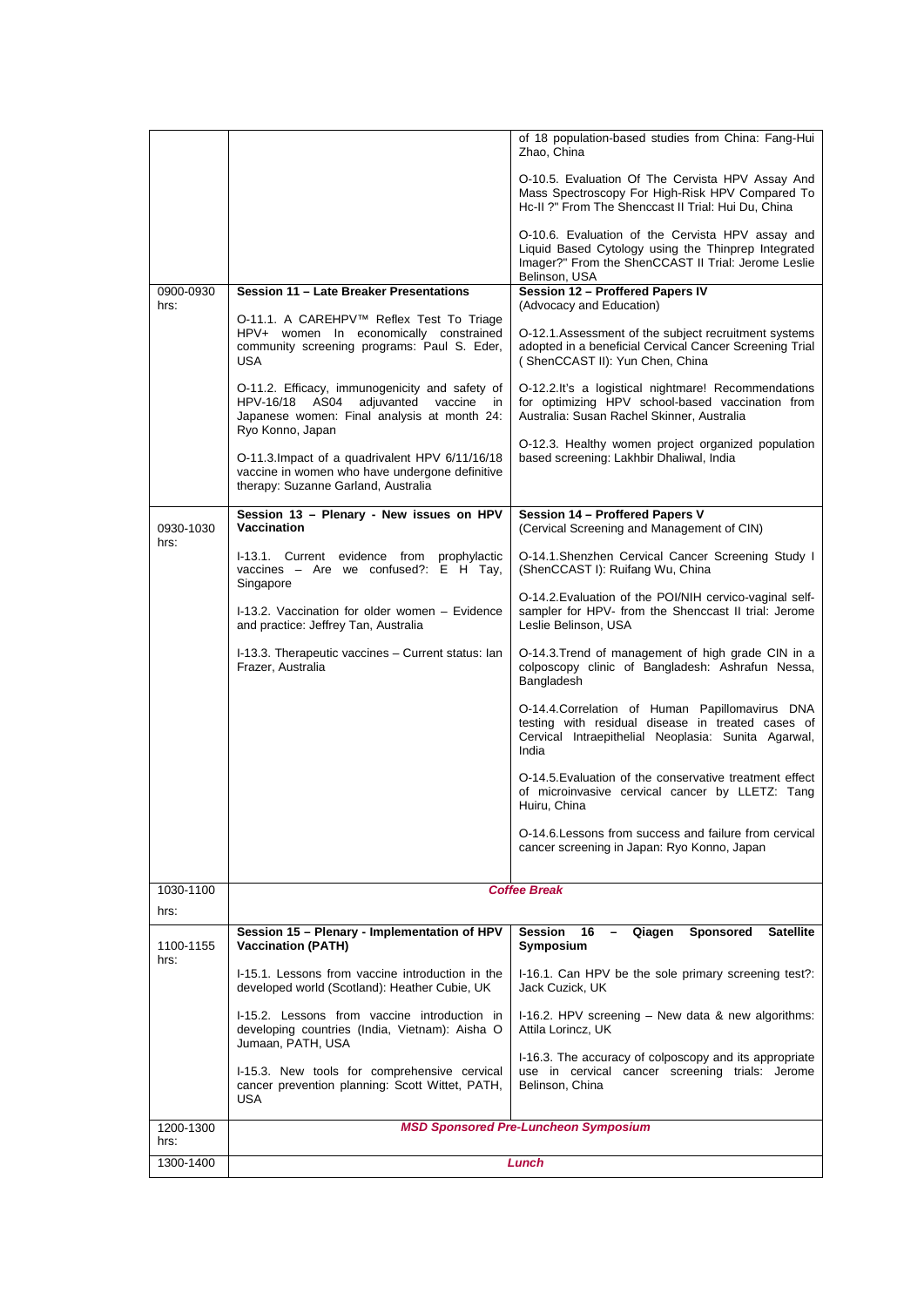| hrs:              |                                                                                                                                                                                                                                                                                     |                                                                                                                                                                                                                                                                                                                                                                                                                                                                                                                                                                                                                                                                                               |  |
|-------------------|-------------------------------------------------------------------------------------------------------------------------------------------------------------------------------------------------------------------------------------------------------------------------------------|-----------------------------------------------------------------------------------------------------------------------------------------------------------------------------------------------------------------------------------------------------------------------------------------------------------------------------------------------------------------------------------------------------------------------------------------------------------------------------------------------------------------------------------------------------------------------------------------------------------------------------------------------------------------------------------------------|--|
| 1400-1500<br>hrs: | Session 17 - Plenary - AOGIN Education<br>Session 18 - Proffered Papers VI<br><b>Session</b><br>(STIs)                                                                                                                                                                              |                                                                                                                                                                                                                                                                                                                                                                                                                                                                                                                                                                                                                                                                                               |  |
|                   | I-17.1. Can cervical cancer be controlled in the<br>developing world?: Lynette Denny, South Africa<br>I-17.2. How to educate the public on HPV and<br>cervical cancer prevention: Hextan Ngan, Hong<br>Kong<br>I-17.3. CIN 1: When should it be treated?: Shalini<br>Rajaram, India | O-18.1. Incidence of Herpes Simplex Virus Type 2 in<br>young reproductive age women in Mysore, India:<br>Purnima Madhivanan, India<br>O-18.2. Vaginal douching facilitates infection of human<br>papillomavirus and non-regression of its cervical<br>intraepithelial lesion: Tang-Yuan Chu, Taiwan<br>O-18.3. HPV detection by using urine sample<br>compared with cervical smear in women of<br>reproductive age group with or without high risk<br>factors: Jyoti Malik, India<br>O-18.4. High risk HPV DNA is a useful biological<br>marker for diagnosis of early cervical cancer in HIV<br>sero-positive women: Veena Acharya, India<br>O-18.5. The behavior of CIN in HIV seropositive |  |
|                   |                                                                                                                                                                                                                                                                                     | women: Seema Sharma, India                                                                                                                                                                                                                                                                                                                                                                                                                                                                                                                                                                                                                                                                    |  |
|                   |                                                                                                                                                                                                                                                                                     |                                                                                                                                                                                                                                                                                                                                                                                                                                                                                                                                                                                                                                                                                               |  |
| 1500-1530         | <b>Coffee Break</b>                                                                                                                                                                                                                                                                 |                                                                                                                                                                                                                                                                                                                                                                                                                                                                                                                                                                                                                                                                                               |  |
| hrs:              |                                                                                                                                                                                                                                                                                     |                                                                                                                                                                                                                                                                                                                                                                                                                                                                                                                                                                                                                                                                                               |  |
| 1530-1615<br>hrs: | Session 19 - Debates                                                                                                                                                                                                                                                                | Session 20 - Proffered Video Session                                                                                                                                                                                                                                                                                                                                                                                                                                                                                                                                                                                                                                                          |  |
|                   | 1. HPV vaccination of older women is preferable<br>to                                                                                                                                                                                                                               | V-20.1. Laparoscopic pelvic anatomy related to radical<br>hysterectomy: Pradeep Garg, India                                                                                                                                                                                                                                                                                                                                                                                                                                                                                                                                                                                                   |  |
|                   | screening in developing countries<br>$For-$<br>Partha Basu, India<br>Against - Elizabeth Vallikad, India                                                                                                                                                                            | V-20.2. Microcolpohysteroscopy in evaluation of<br>cervical pathology: Meena Naik, India                                                                                                                                                                                                                                                                                                                                                                                                                                                                                                                                                                                                      |  |
|                   | 2. HPV test should be the sole primary screening<br>test<br>$For-$<br>Rama Joshi, India                                                                                                                                                                                             | V-20.3. Bowen's disease of vulva-Timing and<br>technique of vulvectomy? Anju Rajesh Hajari, India                                                                                                                                                                                                                                                                                                                                                                                                                                                                                                                                                                                             |  |
|                   | Against - Usha Rani Poli, India                                                                                                                                                                                                                                                     | V-20.4. Scott Wittet, PATH, USA                                                                                                                                                                                                                                                                                                                                                                                                                                                                                                                                                                                                                                                               |  |
| 1615-1645         | <b>Presentation of AOGIN Guidelines on Cervical Cancer Prevention</b>                                                                                                                                                                                                               |                                                                                                                                                                                                                                                                                                                                                                                                                                                                                                                                                                                                                                                                                               |  |
| hrs:              | Presenter: Hextan Ngan, Hong Kong                                                                                                                                                                                                                                                   |                                                                                                                                                                                                                                                                                                                                                                                                                                                                                                                                                                                                                                                                                               |  |
| 1630-1715<br>hrs: | <b>AOGIN General Assembly &amp; Closing Ceremony:</b><br>Address by Incoming President Professor Hextan Ngan<br>Prize distribution<br>Announcement of AOGIN 2012 venue and Close of Conference                                                                                      |                                                                                                                                                                                                                                                                                                                                                                                                                                                                                                                                                                                                                                                                                               |  |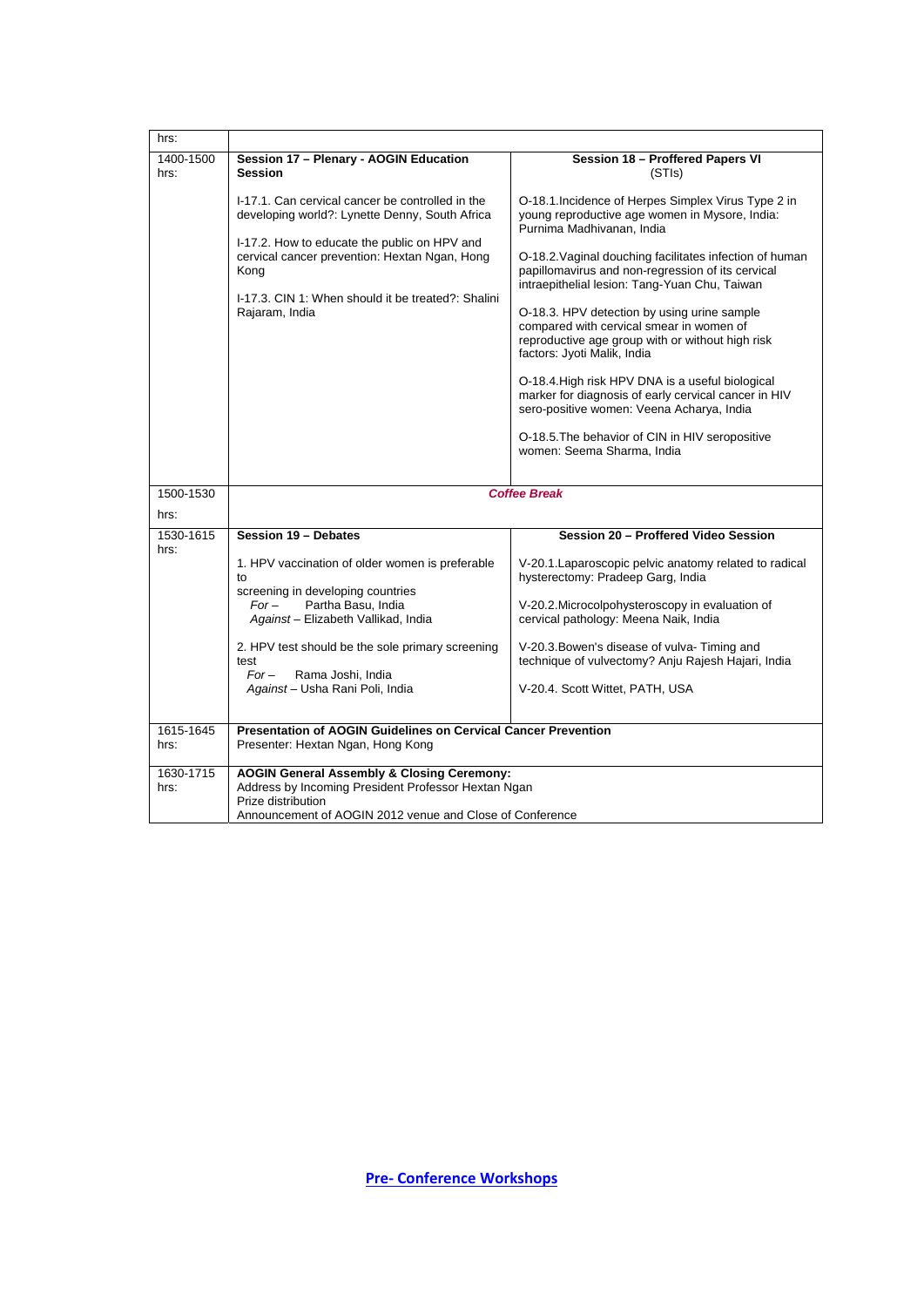## **4th Biennial Conference of Asia Oceania research organization on Genital Infections and Neoplasia**

# **(AOGIN 2010)**

## COLPOSCOPY AND HANDS‐ON LEEP

Date: March 26, 2010, Time: 8.00 a.m.‐ 4 p.m. Venue: Maulana Azad Medical College, New Delhi.

## CYTOLOGY AND HPV TESTING

Date: March 26, 2010, Time: 8.00 a.m. ‐ 4 p.m. Venue: The Taj Palace Hotel, New Delhi.

## ONCOSURGICAL VIDEO WORKSHOP

Date: March 26 2010, Time: 8.00 a.m. ‐ 4 p.m. Venue: The Taj Palace Hotel, New Delhi.

## WHO WEBCAST TO ASIA‐OCEANIA REGION ON HPV VACCINATION

Date: March 26 2010, Time: 8.00 a.m. – 9.30 a.m. Venue: The Taj Palace Hotel, New Delhi.

## QUIZ ON LOWER GENITAL TRACT INFECTIONS AND NEOPLASIA

Date: March 26 2010, Time: 4.00 p.m. – 5.00 p.m. Venue: The Taj Palace Hotel, New Delhi.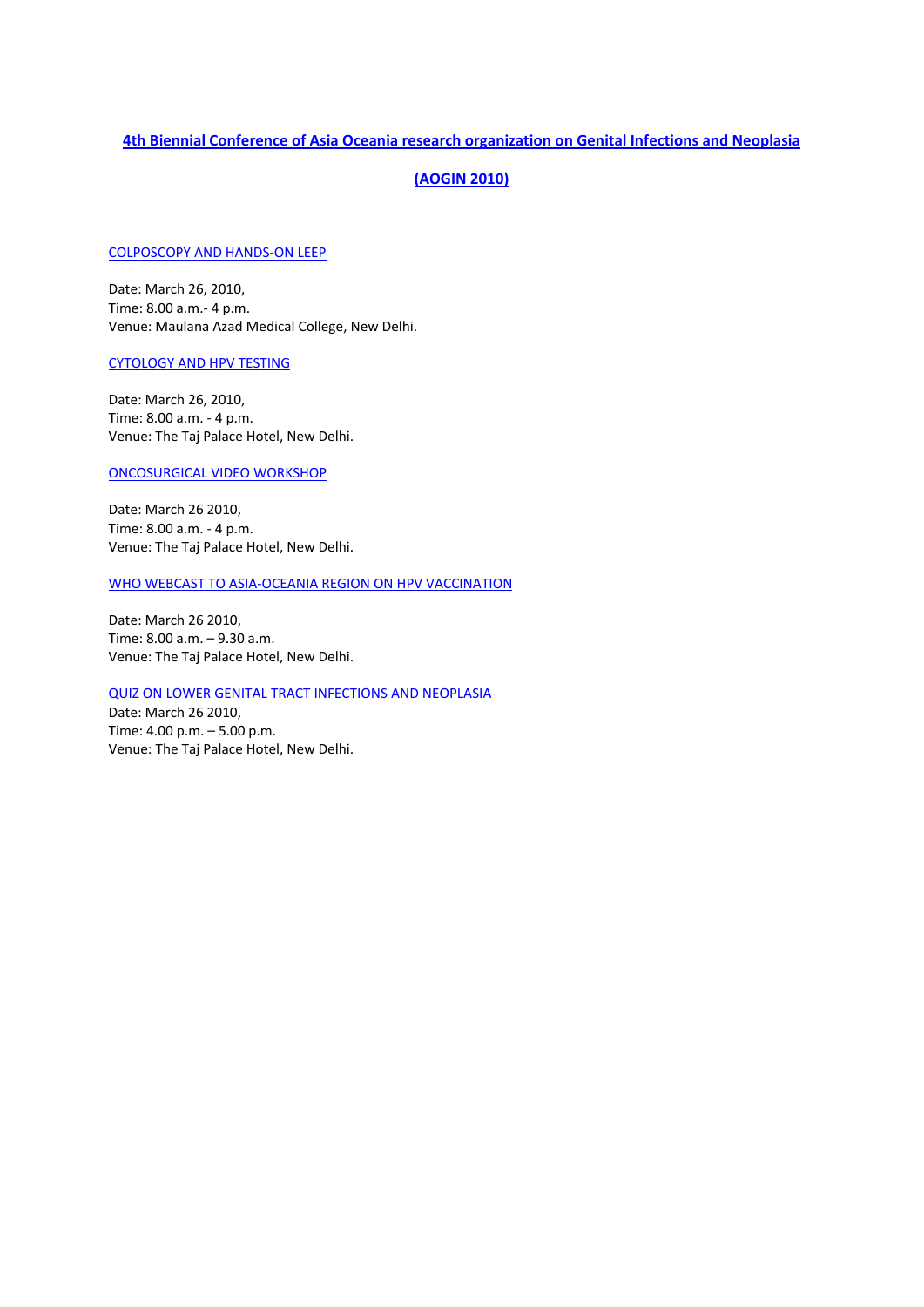## **PRE‐CONGRESS COLPOSCOPY AND HANDS‐ON LEEP WORKSHOP**

*co‐sponsored by the International Federation of Cervical Pathology and Colposcopy (IFCPC)* March 26, 2010, 8.00 a.m.‐ 4 p.m. *Venue:* Maulana Azad Medical College, New Delhi

> *Organising Chairperson:* Neerja Bhatla *Coordinators:* Quek Swee Chong, Vijay Zutshi

### **Programme**

### **0800‐0830 hrs : REGISTRATION & INAUGURATION**

### **0830‐1030 hrs : COLPOSCOPY COURSE**

- 1. Anatomical and histological basis of colposcopy 20 mins ‐ *Patrick Walker, UK*
- 2. Colposcopy of the normal cervix 20 mins ‐ *Albert Singer, UK*
- 3. Colposcopy of the abnormal cervix 20 mins ‐ *Narendra Pisal, UK*
- 4. Pitfalls of colposcopy 20 mins ‐ *Quek Swee Chong, Singapore*
- 5. The role of cold coagulation in the treatment of CIN ‐ 20 mins *R Sankaranarayanan, France*

### **1030 ‐ 1100 hrs ‐ COFFEE BREAK**

1100-1300 hrs: PRACTICAL CASE DEMONSTRATION (LIVE): Patrick Walker, Quek Swee Chong, Narendra Pisal, Jeffrey *Tan, R Sankaranarayanan*

Coordinators: Partha Basu, Saritha Shamsunder, Neha Gami

- 1. Colposcopy
- 2. Cryotherapy
- 3. Cold Coagulation
- 4. LEEP

## **1300 ‐ 1400 hrs ‐ LUNCH**

#### **1400‐1600 hrs : Breakout Groups**

#### **(I) Practical Hands‐on cryotherapy and LEEP exercises (six stations):**

60 mins ‐ *Quek Swee Chong, Vijay Zutshi, Partha Basu, Raksha Arora, Gauri Gandhi, Usha Rani Poli, Esmy PO, Sharmila Pimple, Asha Jain, Kavita N. Singh, Uma Singh, Bharti Bharani, Sumita Mehta, Poonam Sachdeva* 

**(II) Interactive Case Discussions** ‐ 60 mins ‐ *Albert Singer, Narendra Pisal, Swaraj Batra*

### **1600 hrs ‐ CLOSE OF WORKSHOP**

## **1600 ‐ 1700 hrs ‐ TRAINING OF TRAINERS** (**By invitation only**)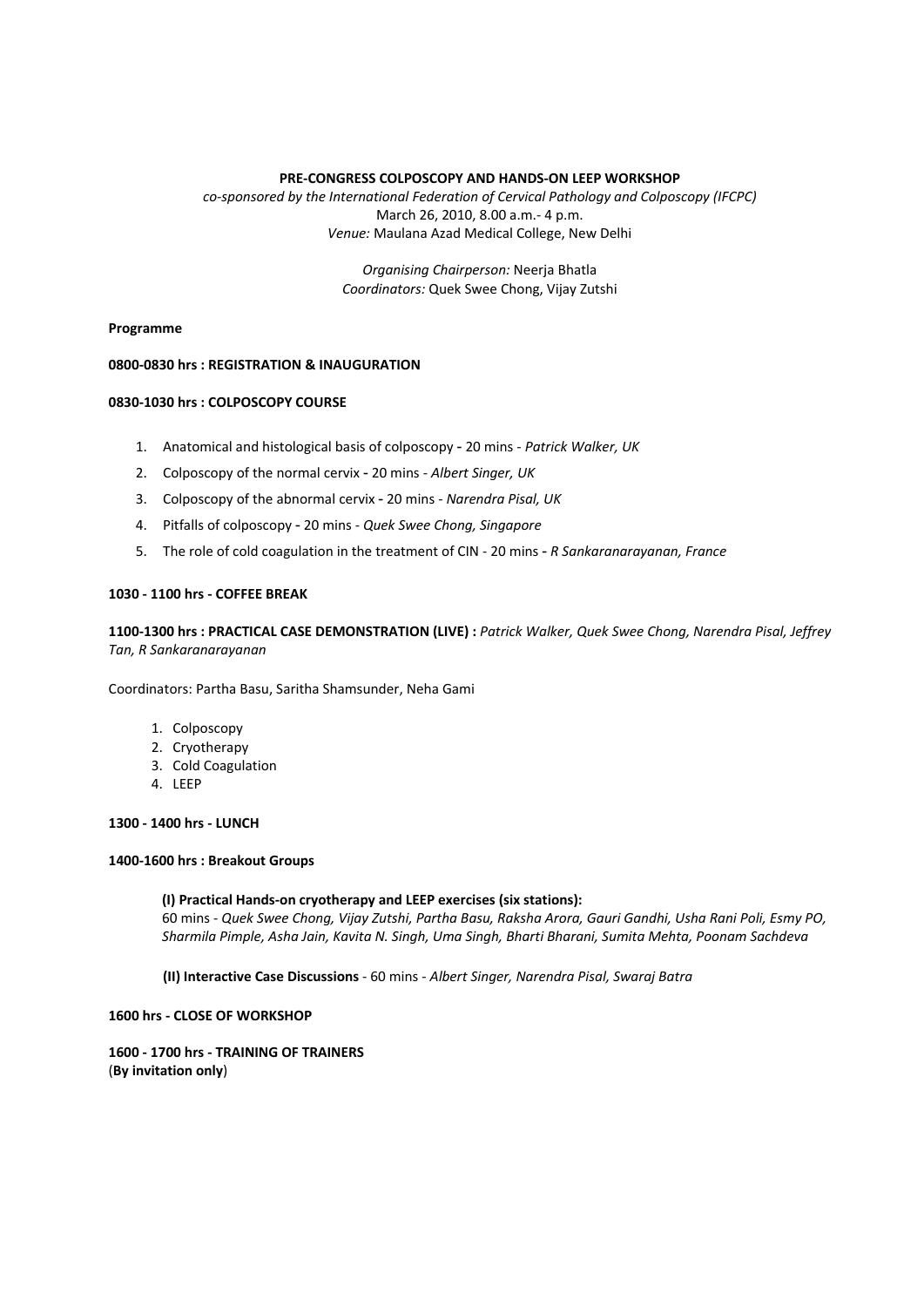## **PRE‐CONGRESS WORKSHOP ON CYTOLOGY & HPV TESTING**

March 26, 2010, Time: 8.00 a.m. ‐ 4 p.m. *Venue:* The Taj Palace Hotel, New Delhi

*Organising Chairperson:* **Neerja Bhatla** *Coordinators:* **Kusum Verma, Annie Cheung**

## **Programme**

### **0800‐0930 hrs : REGISTRATION**

## **[0800‐0930 hrs : WHO WEBCAST TO ASIA\_OCEANIA REGION ON HPV VACCINATION]**

## **0930‐1030 hrs : CYTOPATHOLOGY**

| 1. | Cytology for screening: scope and limitations                   | Kusum Verma, India           |
|----|-----------------------------------------------------------------|------------------------------|
| 2. | HPV/Pap triage in routine primary cervical cancer screening     | Kelvin YK Chan, Hong Kong    |
| 3. | Liquid based cytology and reflex HPV testing                    | Venkateswaran K. Iyer, India |
|    | 1030 -1100 hrs - TEA/COFFEE BREAK                               |                              |
|    | 1100-1300 hrs: HPV DIAGNOSTICS                                  |                              |
| 4. | HPV DNA tests vs PCR: Role of HPV Genotyping                    | Lalit Dar, India             |
| 5. | Role of HPV m-RNA testing                                       | Sam Ratnam, Canada           |
| 6. | Biomarkers: Role of p16 and other cell cycle markers in triage  | Annie Cheung, Hong Kong      |
| 7. | Pitfalls of HPV testing and How to run a QA program: WHO Labnet | Heather Cubie, UK            |
|    | 1300-1400 hrs - LUNCH                                           |                              |
|    | 1400-1500 hrs - HISTOPATHOLOGY                                  |                              |

| 8.  | CIN: conventional vs. two-tiered reporting                    | Sandeep K. Mathur, India |
|-----|---------------------------------------------------------------|--------------------------|
| 9.  | HPV carcinogenesis and glandular lesions                      | Arvind Rajwanshi, India  |
| 10. | Pre-neoplastic lesions of Vulva & Vagina                      | Manoj K. Singh, India    |
| 11. | Role of immunohistochemistry in problematic cervical biopsies | TBA - Annie              |
|     |                                                               |                          |

### **1500‐1530 hrs** - **TEA/COFFEE BREAK**

## **1530‐1600 hrs** – **SCREENING IN SPECIAL SITUATIONS**

| 12. | Screening in low resource settings |  |
|-----|------------------------------------|--|
|-----|------------------------------------|--|

*13.* Screening in the post vaccine era *Attila Lorincz, UK*

### **1600 hrs – CLOSING REMARKS**

12. Screening in low resource settings *Lynette Denny, RSA*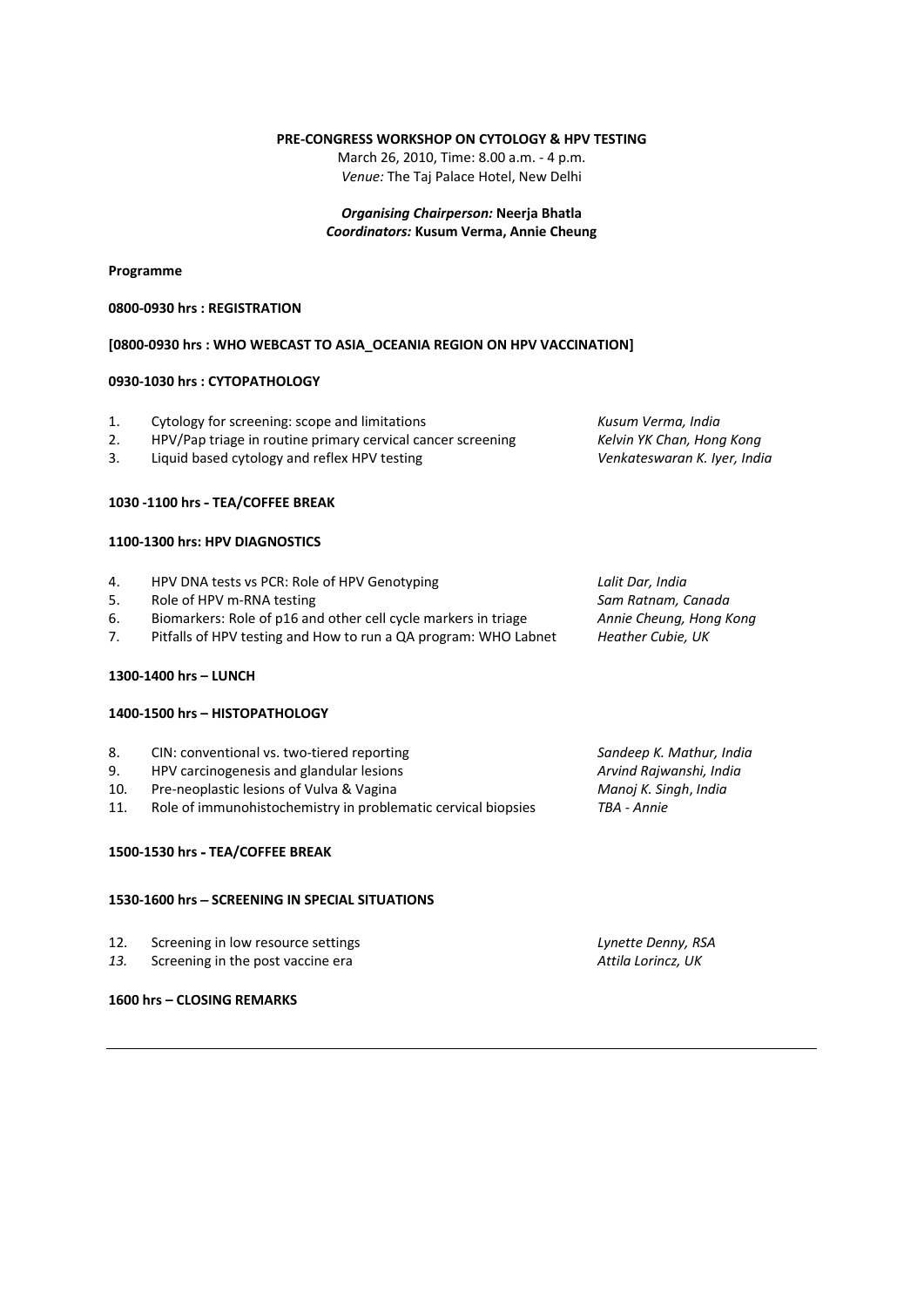## **PRE‐CONGRESS ONCOSURGICAL VIDEO WORKSHOP** *co‐sponsored by IGCS* March 26 2010, Time: 8.00 a.m. ‐ 4 p.m. Venue: The Taj Palace Hotel, New Delhi

## *Organising Chairperson:* **Neerja Bhatla** *Coordinators:* **Eng Hseon Tay, Shalini Rajaram**

#### **Programme**

### **0800‐0830 hrs : Registration**

## **0830‐1030 hrs : Session I**

Introduction to Objectives of Workshop, Understanding surgical anatomy and pelvic spaces **Solution Contains and Solution Container EH Tay, Singapore EH** Tay, Singapore Abdominal Radical Hysterectomy **Bank Communist Communist Communist Communist Communist Communist Communist Communist Communist Communist Communist Communist Communist Communist Communist Communist Communist Communist Commu** Nerve sparing radical hysterectomy **Shingo Fujii, Japan** Shingo Fujii, Japan Laparoscopic radical hysterectomy **and a struck and a matter of the Calcul** Alka Kriplani, India

### **1030 ‐1100 hrs ‐ COFFEE BREAK**

### **1100‐1300 hrs: Session II**

Vaginal Radical Hysterectomy **Same Communist Communist Communist Communist Communist Communist Communist Communist Communist Communist Communist Communist Communist Communist Communist Communist Communist Communist Communi** Extraperitoneal lymphadenectomy Ranajit Mandal, India Vaginal Radical trachelectomy Vito Chiantera, Germany LEEP with Harmonic Scalpel **EXACTE 10** and the Ryo Konno, Japan Single port laparoscopic radical hysterectomy; Ovarian transposition Shailesh Puntambekar, India

## **1300‐1400 hrs** - **LUNCH**

## **1400‐1500 hrs: Session III**

Sentinel node evaluation in cervical & vulvar cancers SP Somasekhar, India Radical vulvectomy with groin dissection **and a state of the CO** K. Uma Devi, India Laparoscopic groin dissection **by the contract of the Capacite** Contract Rupinder Sekhon, India IMRT **IMRT IMPLIFICALLY IMPLIFICALLY DN Sharma, India** 

### **1500‐1530 hrs ‐ COFFEE BREAK**

### **1530 ‐1600 hrs: Session IV**

Posterior Pelvic exenteration & Anovulvectomy **Samual Singh, COVID-NOVER** Exercise X Kavita Singh, UK Robotic radical hysterectomy **Same Congress Congress Congress Congress** Hextan Ngan, Hong Kong

### **1600 hrs ‐ CLOSE OF WORKSHOP** Shalini Rajaram